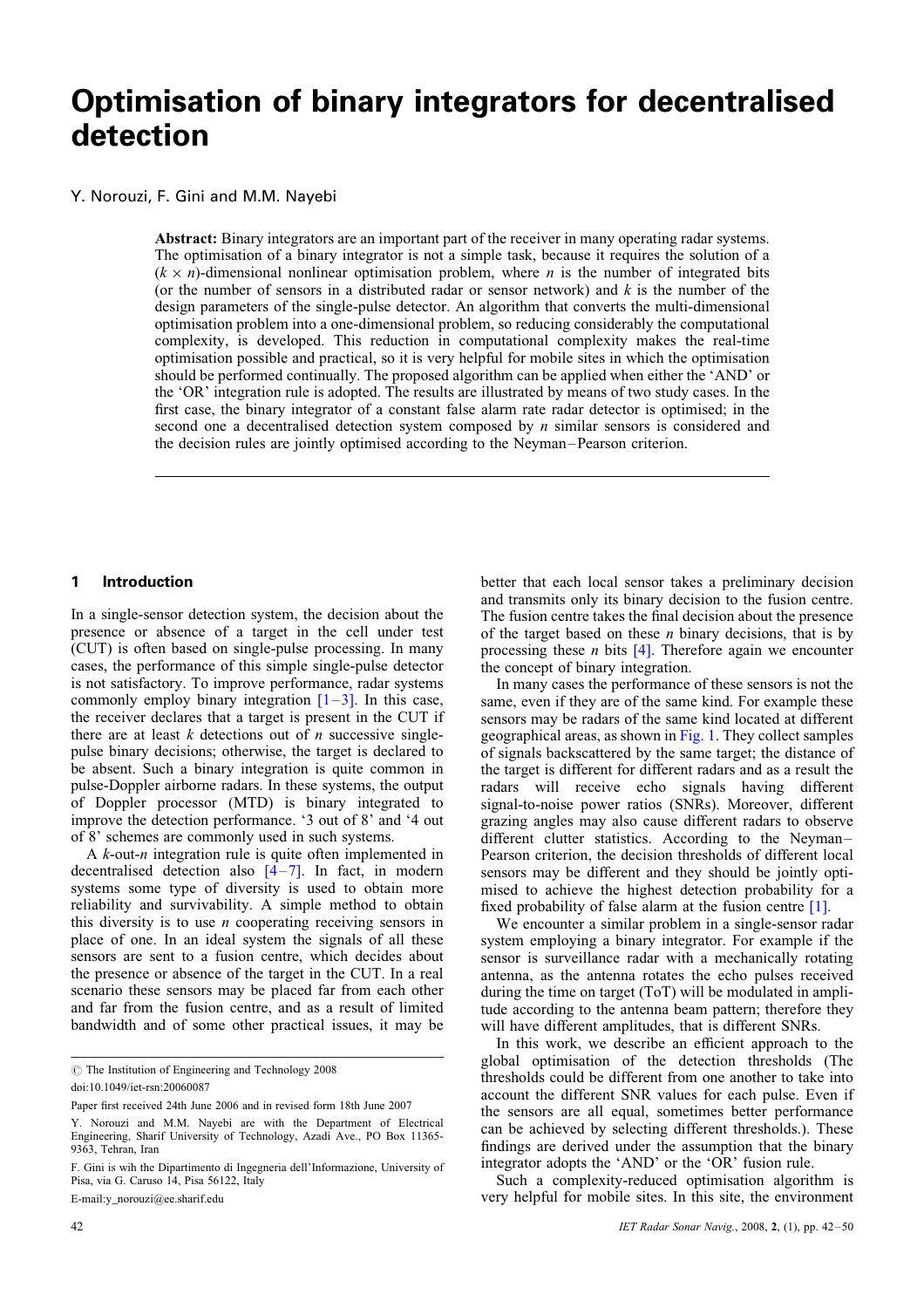

Fig. 1 Decentralised detection system (here all the radars are the same, but because of different distance from target, their detection performance is different)

surrounding the sensors changes continually. So the optimisation of the detector should be carried in an almost realtime manner. Such an optimisation is possible only if the algorithms are not complicated.

Previous works: Binary integration was first introduced in 1950s and 1960s  $\lceil 2, 3, 8 \rceil$ . At that time the most important feature of this method was its simplicity. Further investigations showed that binary integration is also robust to heavy-tailed noise [9]. A very similar optimisation problem shows up in the field of decentralised detection. Tenney and Sandell investigated the optimum Bayes detector for the case of two sensors [4]. Sadjadi extended this work to the case of *n* sensors and *M* hypotheses  $[10]$ . Chair and Varshney developed the optimum structure for the central detector, under the assumption of known local detectors' structure [11]. In all the above-mentioned works, it was assumed that the signals received by the sensors are mutually independent. The more complicated case of correlated signals is discussed by Drakapoulos and Lee in [12], Lauer and Sandell in [13] and by Lin et al. [14]. Kazakos et al. found some bound on the error probability of decentralised detectors [15]. Liu et al. developed some methods based on a genetic algorithm to find the optimum solution for designation of a decentralised detector  $[16]$ . Sometimes it is possible for each sensor to send more than one bit for each observation; the problem of optimum quantisation has been addressed by Duman and Salehi in [17].

In most of these works it has been assumed that the communication link between sensors and central unit is ideal, but in a real scenario we have to take into account the nonideality of communication channels. The problem of limited bandwidth of the communication channel in a decentralised system has been addressed by Chamberland and Veeravalli [18] and by Gini et al. [19]. Appadwedula et al. investigated the case where the sensors are powered by some batteries, therefore the total energy is constrained [20].

In the field of radar decentralised detection, Thomopoulos *et al.*  $[21]$  showed that in order to achieve optimal detection performance the local detectors and the fusion centre should be jointly optimised under the Neyman–Pearson criteria. Barkat and Varshney [22, 23], Longo and Lops [24] and Nguyen et al. [5] analysed some decentralised constant false alarm rate (CFAR) detectors. Gini et al. [6, 7, 25] developed some methods to find the optimum solution for decentralised detection systems; their method reduces a  $(k \times n)$ -dimensional optimisation problem to some n-dimensional optimisation problem, so reducing considerably the complexity of problem.

We should mention that in addition to radar systems, the binary integration is of the same importance in sensor

network communication systems. Lots of papers are also published in this field. Some new contributions in this field can be found in [26, 27].

Consider a decentralised detection system that is composed of three sensors characterised by the receiver operating characteristics (ROC) shown in Fig. 2. At the fusion centre, a final decision is taken based on the AND fusion rule. Assuming that the probability of false alarm  $(P<sub>fa</sub>)$  at the fusion centre is equal to 5  $\times$  10<sup>-2</sup>, the achievable probability of detection  $(P_d)$  as a function of the local  $P_{fa}$  of the first and second sensors is shown in Fig. 3 (the local  $P_{fa}$  of third sensor is deterministically obtained by these two since the total  $P_{fa}$  is fixed.) The surface in Fig. 3 has three local maxima, but only one of them is the global maximum. If we want to find this optimal operating point by means of some gradient-type method, it may be trapped in one of the local maxima. To avoid such an event we should first use a sufficiently fine grid search, to find some point near the global optimal point and then we can use a gradient-type method. Obviously, the amount of operations needed for such a search increases exponentially with the number  $n$  of sensors. This makes the optimisation process very timeconsuming, even for a moderately high number of sensors.

In this paper, we show that for the special cases of binary integrator employing an 'AND' or 'OR' fusion rule the multi-dimensional optimisation problem can be converted to a 1D problem. The proposed algorithm can be used to optimise the binary integrator of a CFAR detection system, that is to find the optimal number of bits (the window size of the binary integrator) and the optimal local threshold values. Besides, the algorithm can also be used for the multi-radar scenario with similar sensors as well as any other type of sensor networks.

Some authors have proved that even if the sensors are similar, the optimum solution can be achieved by selecting different threshold values [28, 29]. We will show when it is better to use different thresholds and when the optimal solution is achieved by using equal local thresholds.

The rest of this paper is organised as follows. In Section 2 we introduce the assumptions and the notation that are used throughout the paper. In Section 3 we derive some useful equations for the AND fusion rule. Then, we develop an algorithm to find the optimal operating points. In Section 4 we consider the OR fusion rule. The case of  $(n - 1)$ -out-of-n fusion rule is treated in Section 5. We show that in this case the problem cannot be reverted to a 1D one, as in the case of the AND and the OR fusion rules. However, in this case we



Fig. 2 ROC of the single detectors which are used in Fig. 3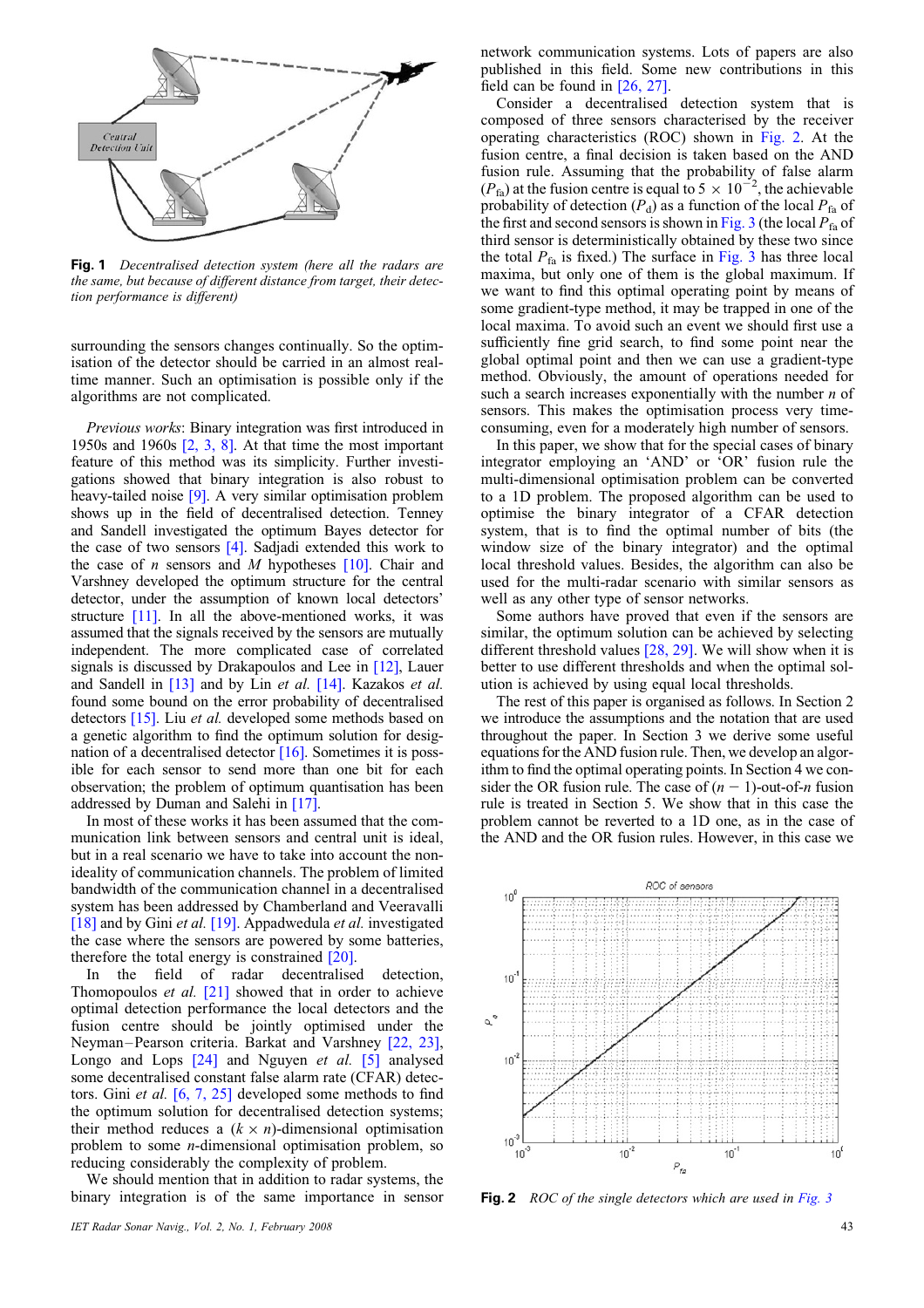

Fig. 3 Total  $P_d$  of a distributed system composed by three sensors; AND binary integration at the fusion centre, total  $P_{fa} = 5 \times 10^{-7}$ 

can reformulate the problem as a 3D optimisation problem. In Section 6 we use the proposed method to optimise the wellknown log-t CFAR detector. In Section 7 we consider the case of a decentralised sensor system composed by similar sensors. Finally, in Section 8, some conclusions and some hints for future investigation are reported.

# 2 Basic assumptions

The definitions that are commonly used in decentralised detection are now introduced and their relations with binary integration are described. The probability of detection of *i*th sensor is denoted by  $P_d(i)$  and its probability of false alarm by  $P_{fa}(i)$ . When the specification of the local detection rule requires one to fix only the detection threshold, for each fixed SNR we have a one-to-one relationship between  $P_d(i)$  and  $P_{fa}(i)$ . In some cases, specification of the local detection rule requires to fix  $k$  multiple parameters. For example in an ordered statistics (OS) CFAR detector, it is needed to fix the rank of the selected sample and the detection threshold. In this case, for every  $P_{\text{fa}}(i)$  value, there exist several sets of thresholds and therefore several values of  $P_d(i)$ , and it is not possible to define uniquely  $P_d(i)$  as a function of  $P_{fa}(i)$ . However, in [6] (see also [25]), it is shown that in order to optimise detection performance in the Neyman–Pearson sense, for every value of  $P_{fa}(i)$  we should select the  $k-1$  additional parameters (additional with respect to the local detection threshold) in order to achieve the highest value of  $P_d(i)$ . The 'optimised'  $P_d(i)$  is unique for every value of the local detection threshold, so it is unique for every value of  $P_{fa}(i)$ . Therefore it is possible to state the following relationships

$$
P_{fa}(i) = x_i, \quad 0 \le x_i \le 1, \quad i = 1, 2, ..., n
$$
  
\n
$$
P_{d}(i) = f_i(x_i)
$$
 (1)

where  $f_i(\cdot)$  represents the relation between the 'optimised'  $P_d(i)$  and the  $P_{fa}(i)$ , that is the 'optimised' ROC curve of the *i*th sensor. When the sensors are similar, the  $f_i(\cdot)$  functions are all the same. However, as mentioned before, even in the case of similar sensors the best performance may be achieved by choosing different local detection thresholds, that is different  $x_i$ s.

In the case of a single-sensor system employing a binary integrator,  $P_d(i)$  and  $P_{fa}(i)$  represent, respectively, the detection and false-alarm probabilities for the ith pulse in the stream of  $n$  successive pulses. Again, if the SNRs are different for different pulses, then the  $f_i(\cdot)$  are different; otherwise they are all the same.

#### 3 AND decision rule

In some scenarios, the detector should declare the presence of a target only if in all single observations the target is detected. For example assume that in a cognitive radio network the sensors want to decide whether a frequency band is free or it is used by a primary licensed user. In such a scenario, it is reasonable to declare a frequency band as a free band, whenever all the sensors have declared it as a free band. In this example if we define the declaration of a free band as detection, then the final detection should be announced if and only if all sensors have declared detection. Such a method is the AND decision rule. Under the assumption that the local decisions are conditionally independent, the probability of false alarm at the fusion centre  $(P_{fa})$  is given by

$$
P_{\text{fa}} = \prod_{i=1}^{n} P_{\text{fa}}(i) \tag{2}
$$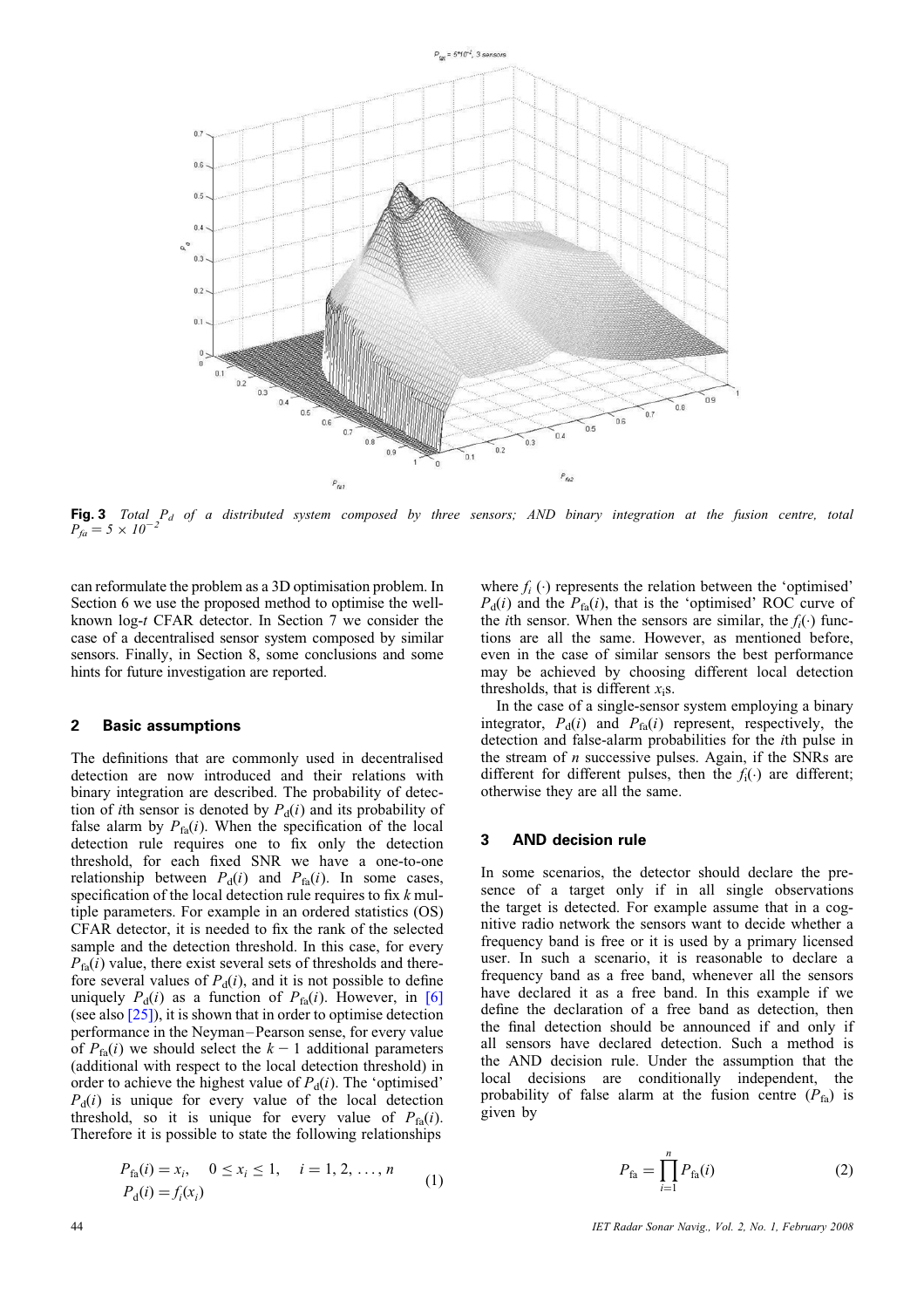Using the notation of  $(1)$ , we have

$$
P_{\text{fa}} = \prod_{i=1}^{n} x_i
$$
  
\n
$$
P_{\text{d}} = \prod_{i=1}^{n} f_i(x_i)
$$
\n(3)

where  $P_d$  is the probability of detection at the fusion centre. We should select the  $x_i$ s to achieve a  $P_{fa}$  equal to a given value, say  $\alpha$ , and at the same time to obtain the highest possible value of  $P_d$ . A well-known method to carry out this optimisation is the Lagrange multipliers method [6]. It requires calculation of the derivatives of the following functional Q with respect to each  $x_i$  as well as  $\lambda$ 

$$
Q(x_1, x_2, ..., x_n, \lambda) = \prod_{i=1}^n f_i(x_i) - \lambda \left( \prod_{i=1}^n x_i - \alpha \right)
$$
 (4)

Then, these derivatives are set equal to zero. Carrying out these derivations, we obtain the following set of equations that must be jointly solved

$$
f'_{k}(x_{k}) \prod_{\substack{i=1 \ i \neq k}}^{n} f_{i}(x_{i}) - \lambda \prod_{\substack{i=1 \ i \neq k}}^{n} x_{i} = 0, \quad k = 1, 2, ..., n
$$
  

$$
\prod_{i=1}^{n} x_{i} - \alpha = 0
$$
 (5)

where  $f_i'(\cdot)$  is the derivative of  $f_i(\cdot)$ . The cost function in (5) can be simplified to as follows

$$
\frac{f'_k(x_k)}{f_k(x_k)}\prod_{i=1}^n f_i(x_i) - \frac{\lambda}{x_k}\prod_{i=1}^n x_i = 0, \quad k = 1, 2, ..., n \quad (6)
$$

and then it can be expressed as

$$
\frac{x_k f'_k(x_k)}{f_k(x_k)} = \frac{\lambda \prod_{i=1}^n x_i}{\prod_{i=1}^n f_i(x_i)} = \frac{\lambda P_{\text{fa}}}{P_{\text{d}}}, \quad k = 1, 2, \dots, n \tag{7}
$$

The right part of above equation is the same for all  $n$ equations. Therefore by setting  $L_k(x_k) = (x_k f_k'(x_k)) / f_k(x_k)$ and  $w = (\lambda P_{fa})/P_d$ , we obtain the following set of equations

$$
L_1(x_1) = L_2(x_2) = \dots = L_n(x_n) = w \tag{8}
$$

If we denote by  $\Gamma_k(\cdot)$  the inverse function of  $L_k(\cdot)$ , the local probabilities of false alarm are given by  $x_k = \Gamma_k(w)$ ; once the optimal  $x_k$  has been found, the local thresholds are then obtained from the local ROC. The optimisation problem is basically reduced to the problem of finding w as the solution of the following equation

$$
g(w) = \prod_{k=1}^{n} \Gamma_k(w) - \alpha = 0
$$
 (9)

Unfortunately, quite often  $\Gamma_k(\cdot)$  cannot be expressed in closed form. In such a case we should solve (9) numerically, for example by means of the Newton's method (Newton's method is one of the most widely used methods to find numerically the solution of an equation in the form  $g(w) = 0$ ). It uses a local linear approximation of the function g and it finds the solution by solving the following recursive equation [30]

$$
w^{(k+1)} = w^{(k)} - \frac{g(w^{(k)})}{g'(w^{(k)})}
$$
(10)

IET Radar Sonar Navig., Vol. 2, No. 1, February 2008 45

where  $g'(w)$  denotes the first derivative of  $g(w)$ . Newton's method can be used to solve (9) through the following steps:

1. An initial estimation for the value of  $w$  is needed; to obtain this we can assume that the sensors have the same probability of false alarm, that is

$$
x_i = \sqrt[n]{\alpha}, \quad i = 1, 2, ..., n
$$
 (11)

Then we assume that the true value of  $x_i$  is between  $1/10$ and 10 times the above calculated value. For all these values we calculate the corresponding  $w$  using  $(8)$ ; we select the initial value of  $w$  as the minimum or maximum of these values; this initial value is named  $w^{(0)}$ .

2. For any  $w^{(k)}$ , the following equations should be solved with respect to  $x_i$ , using some numerical method

$$
L_i(x_i) = w^{(k)}, \quad i = 1, 2, \dots, n \tag{12}
$$

3. The value of  $w^{(k+1)}$  is calculated from  $w^{(k)}$  and x<sub>i</sub>s of (7) by solving the following equation

$$
w^{(k+1)} = w^{(k)} - \beta \frac{1 - \alpha (\prod_{i=1}^{n} x_i)^{-1}}{\sum_{i=1}^{n} (x_i (\mathrm{d}L_i(x_i)/\mathrm{d}x_i))^{-1}} \qquad (13)
$$

This equation is derived from (10) by calculating the derivative of  $g(w)$  which is equal to

$$
g'(w) = \prod_{i=1}^{n} \Gamma_i(w) \cdot \sum_{i=1}^{n} \frac{d\Gamma_i(w)}{dw} = \prod_{i=1}^{n} \Gamma_i(w) \cdot \sum_{i=1}^{n} \left( x_i \frac{dL_i(x_i)}{dx_i} \right)^{-1}
$$
(14)

Now if we simplify (10) we obtain (13).

Parameter  $\beta$  should be selected between zero and one. In Newton's method it is equal to one, but using this value sometimes we do not have convergence; therefore it may be necessary to select a value of  $\beta$  lower than one.

4. Knowing the next value of w (i.e.  $w^{(k+1)}$ ), the next estimations of  $x_i$ s should be calculated by solving (12). The next value of  $P_{fa}$  is calculated inserting these  $x_i$ s in (3). Now if this value of  $P_{fa}$  is close enough to the desired value, then the algorithm terminates; otherwise it returns to Step 3.

In each step in the algorithm, two main tasks should be performed. First, we calculate the solution of (12); therefore the amount of operations needed by this part increases linearly with the number of sensors. Secondly, (13) should be calculated in each step. The amount of calculations needed by this equation is linearly dependent on the number of sensors. Therefore the amount of operations required to implement the above algorithm is a linear function of the number  $n$  of sensors, whereas in all other methods, such as the one suggested in  $[6]$ , the number of operations increases exponentially with  $n$ . Another distinguishing fact of the method proposed here is that it converts the information about the optimum point from n-dimensional space to a 1D space. We will use this important fact in Sections 6 and 7. In some cases it is not possible to find a closed equation for the ROC of the detector. In this case one can fit the experimental ROC curve of the detector (e.g. obtained by Monte Carlo simulation) by a closed-form equation and then use the above algorithm for the optimisation.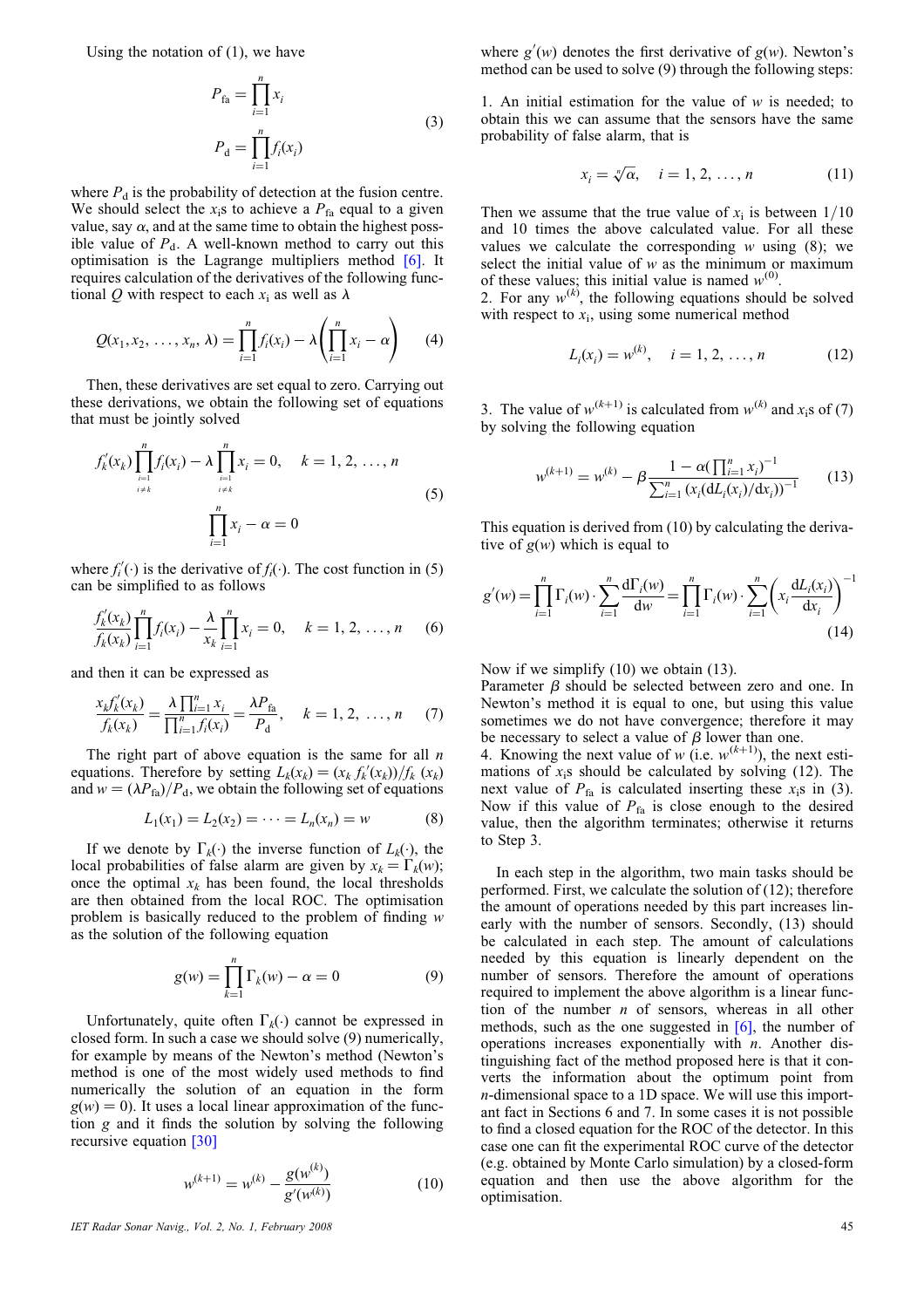# 4 OR decision rule

The OR detector accepts the existence of a target if at least one sensor declares the existence of a target.  $P_{fa}$  and  $P_d$  are related as follows

$$
P_{\text{fa}} = 1 - \prod_{i=1}^{n} (1 - x_i)
$$
 (15)

$$
P_{\rm d} = 1 - \prod_{i=1}^{n} (1 - f_i(x_i)) \tag{16}
$$

As in the previous section,  $x_i$  and  $f_i(x_i)$  denote the  $P_{fa}$  and  $P_d$  of *i*th local sensor, that is  $P_{fa}(i)$  and  $P_d(i)$ . In this case, optimisation via the Lagrange method produces the following functional  $Q$  to be maximised

$$
Q(x_1, x_2, ..., x_n, \lambda) = 1 - \prod_{i=1}^n (1 - f_i(x_i))
$$

$$
- \lambda \left(1 - \prod_{i=1}^n (1 - x_i) - \alpha\right) \quad (17)
$$

After the usual derivations, similar to the AND detector case, we come up with the following equations to be solved

$$
\frac{(1 - x_1)f_1'(x_1)}{(1 - f_1(x_1))} = \frac{(1 - x_2)f_2'(x_2)}{(1 - f_2(x_2))}
$$
  
= 
$$
\cdots = \frac{(1 - x_n)f_n'(x_n)}{(1 - f_n(x_n))} = w
$$
 (18)

that is  $L_1(x_1) = L_2(x_2) = \cdots = L_n(x_n) = w$ , where we define

$$
L_k(x_k) = \frac{(1 - x_k)f'_k(x_k)}{(1 - f_k(x_k))}
$$
(19)

These equations are quite similar to that of the AND detector. Again, by defining  $\Gamma_k(\cdot)$  as the inverse of  $L_k(\cdot)$ , we come up with the following equation to be solved with respect to w

$$
G(w) = 1 - \prod_{i=1}^{n} (1 - \Gamma_k(w)) - \alpha = 0
$$
 (20)

Therefore the steps for finding the optimum operating point (i.e. the optimal thresholds) for the OR detector are similar to those for the AND detector. If we use Newton's method, it is necessary to solve following recursive equation

$$
w^{(k+1)} = w^{(k)} + \beta \frac{1 - (1 - \alpha)/\prod (1 - x_i)}{\sum_{i=1}^{n} ((1 - x_i)(dL_i(x_i)/dx_i))^{-1}} \qquad (21)
$$

Equation (21) is derived similarly to (13). Following the steps of the algorithm described for the AND detector, just replacing the equations of the AND detector with those of OR detector, we finally come up with the solution.

#### 5 '(n - 1)-out-of-n' detector

The issue now is whether or not we can find similar simplifying equations for the general ' $k$ -out-of-n' binary integration rule. Unfortunately, we found that this is not possible. However, it is possible to reduce the dimension of the optimisation problem in the case of  $(n - 1)$ -out-of-n' rule. According to this rule, a detection is declared either if all sensors detect the signal or when one does not detect but all the other  $n - 1$  sensors declare

$$
P_{\rm d} = \prod_{i=1}^{n} P_{\rm d}(i) + \sum_{i=1}^{n} (1 - P_{\rm d}(i)) \prod_{\substack{j=1 \ j \neq i}}^{n} P_{\rm d}(j)
$$

$$
= \left(1 - n + \sum_{i=1}^{n} \frac{1}{P_{\rm d}(i)}\right) \prod_{i=1}^{n} P_{\rm d}(i) \tag{22}
$$

The equation for  $P_{fa}$  is obtained by replacing  $P_d(i)$  with  $P_{fa}(i)$  in (22). Again we can use Lagrange multipliers method to find the optimum solution minimising the following functional

$$
Q(x_1, x_2, ..., x_n, \lambda) = \left(1 - n + \sum_{i=1}^n \frac{1}{f_i(x_i)}\right) \prod_{i=1}^n f_i(x_i)
$$

$$
- \lambda \left(\left(1 - n + \sum_{i=1}^n \frac{1}{x_i}\right) \prod_{i=1}^n x_i - \alpha\right)
$$
(23)

The derivative of Q with respect to  $x_k$  is

$$
\frac{\partial Q}{\partial x_k} = -\frac{f'_k(x_k)}{f_k^2(x_k)} \prod_{i=1}^n f_i(x_i)
$$
\n
$$
+ \left(1 - n + \sum_{i=1}^n \frac{1}{f_i(x_i)} \right) \frac{f'_k(x_k)}{f_k(x_k)} \prod_{i=1}^n f_i(x_i)
$$
\n
$$
- \lambda \left( -\frac{1}{x_k^2} \prod_{i=1}^n x_i + \left(1 - n + \sum_{i=1}^n \frac{1}{x_i} \right) \frac{1}{x_k} \prod_{i=1}^n x_i \right)
$$
\n(24)

Equating the derivative to zero, we obtain the following equations

$$
\frac{x_k f'_k(x_k)}{f_k(x_k)} \cdot \frac{(1 - n + \sum_{i=1}^n (1/f_i(x_i)) - (1/f_k(x_k)))}{(1 - n + \sum_{i=1}^n (1/x_i) - (1/x_k))}
$$
\n
$$
= \frac{\lambda \prod_{i=1}^n x_i}{\prod_{i=1}^n f_i(x_i)}, \quad k = 1, 2, ..., n \qquad (25)
$$

In the above equation three terms are in common for all values of  $k$ ; defining these three terms as follows

$$
w = \frac{\lambda \prod_{i=1}^{n} x_i}{\prod_{i=1}^{n} f_i(x_i)}, \quad \psi = 1 - n + \sum_{i=1}^{n} \frac{1}{f_i(x_i)}
$$

$$
\xi = 1 + n - \sum_{i=1}^{n} \frac{1}{x_i}
$$
(26)

we can simplify (25) as

$$
\frac{x_k^2 f'_k(x_k)}{f_k^2(x_k)} \cdot \frac{(f_k(x_k) - 1/\psi)}{(x_k - 1/\xi)} = \frac{w\xi}{\psi}, \quad k = 1, 2, \dots, n \quad (27)
$$

To find the solution for above equation, we should first begin with an initial guess of  $x_i$ s. Then, w,  $\psi$  and  $\xi$  can be calculated using (26). The next values of  $x_i$ s are calculated using (27). Doing these steps iteratively, we can find the optimum values of  $x_i$ s. Of course, the solution is not as easy as that of the AND or the OR rule.

For any other ' $k$ -out-of- $n$ ' integration rule, we obtain a similar equation which is not possible to be changed to a function with single variable; therefore it is not possible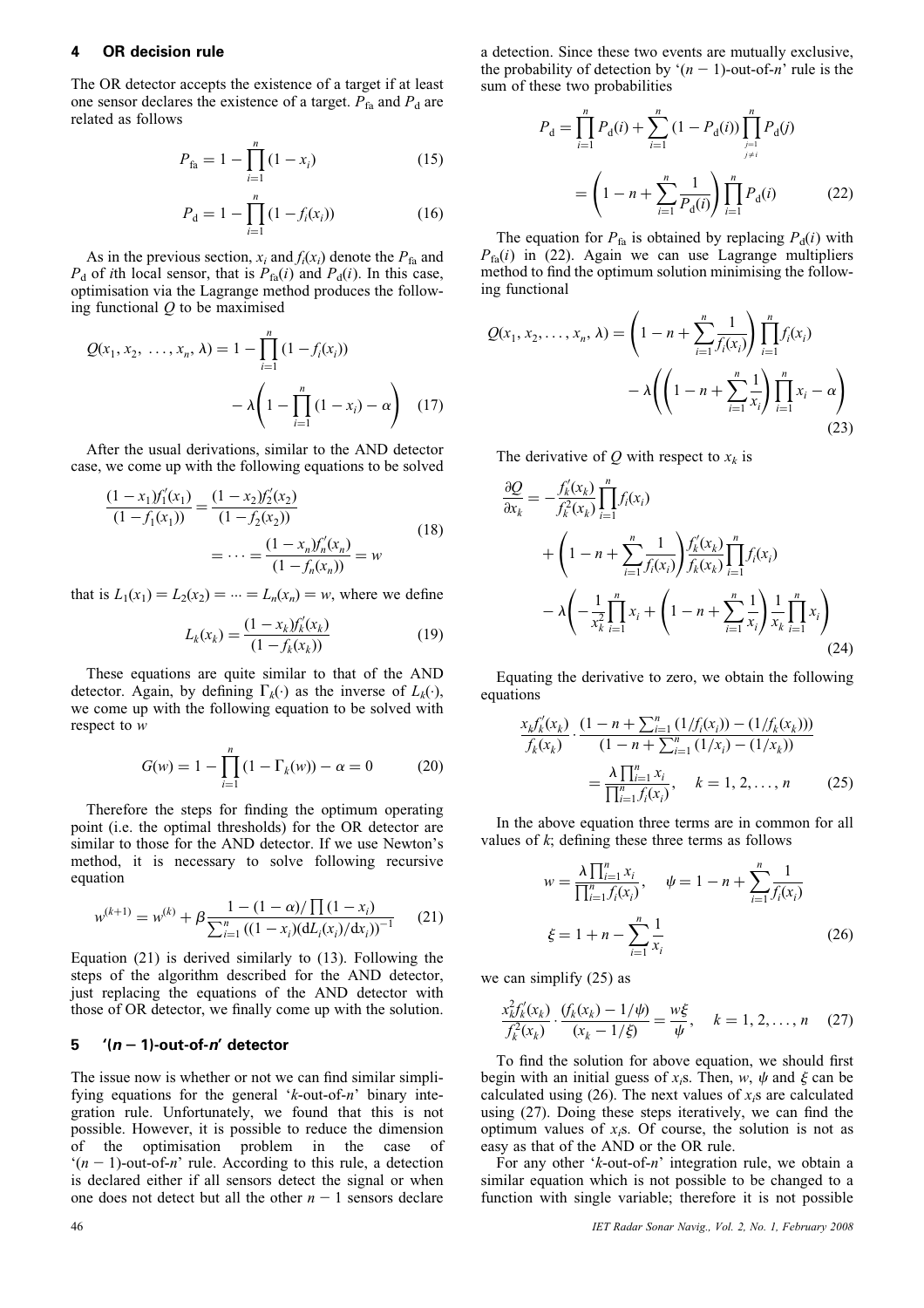to obtain the same complexity reduction as in the AND and OR cases. Yet, solving the optimisation problem in the 3D space is simpler than solving the problem in the original n-dimensional space.

#### 6 Application to CFAR detection optimisation

In many radar systems, several pulses are received that have been backscattered from target. The amplitude of these echoes change in accordance to the radar antenna beam pattern. The samples of the received signal are then sent to a CFAR detector and its outputs, which are binary digits, are processed by a binary integrator. If we name the reference samples of the CFAR processor ' $v_i$ ' and the CUT data 'u', then many CFAR processors decide about the presence or absence of the target in the CUT by implementing the following rule (e.g. [31])

$$
u \gtrless u_1 \gtrsim \gamma \cdot A(v_1, v_2, \dots, v_n) + B(v_1, v_2, \dots, v_n)
$$
 (28)

Here,  $A$  and  $B$  are some statistics calculated from reference samples, and  $\gamma$  is a constant set in order to provide the desired value of  $P_{fa}$ . In conventional CFAR detectors the same value of  $\gamma$  is used in successive pulses, but as was previously mentioned it may be better to use different values for different successive pulses to obtain the highest  $P_d$ , while still maintaining the desired  $P_{fa}$ . Now we show how the results of the previous sections can be applied to the optimisation of the CFAR detector.

We want to optimise a system composed by the cascade of a CFAR detector and a binary integrator which adopts the AND rule. The CFAR algorithm is of log-t type, that can maintain a constant  $P_{fa}$  in heavy-tailed clutter, such as Weibull, Lognormal or  $K$ -distributed clutter [31]. The maximum SCR of the target is 7 dB, but due to the amplitude modulation impressed by antenna beam pattern, the echo of this target is received in  $n = 13$  successive pulses whose SCR values are for example  $1, 2, \ldots, 6, 7, 6, \ldots$ and 1 dB. This situation, for example, can represent a radar system whose antenna 3 dB beamwidth is equal to 1*8*, its pulse repetition frequency is 350 Hz and its rotation speed is 8.3 rpm. The underlying clutter is assumed to be lognormal with parameter  $\sigma = 0.5$ . The simulated log-t CFAR has 16 reference cells, the binary integrator adopts the AND rule. The detection performance of this system is reported in Fig. 4. The solid line



Fig. 4 Detection performance of the system composed by a log-t CFAR detector and a binary integrator

IET Radar Sonar Navig., Vol. 2, No. 1, February 2008 47

represents the overall performance of detector when the same threshold is used for all samples. The dashed line represents the performance achieved after optimisation. It is almost obvious that the difference between the optimised and non-optimised detectors may be considerable.

The target echo is received in several successive pulses, but in the first and last pulses the power of the received echo is low, and it may be better not to use these samples because when we increase the number of samples in the binary integrator both the  $P_{fa}$  and  $P_d$  will change. In order to maintain the previous  $P_{fa}$  we should change the threshold, but this change in threshold may reduce the  $P_d$ ; this is especially true if the newly added sample has a low SCR. Therefore there exist an optimum number of bits used which should be used for binary integration.

This optimum number can be calculated easily by the optimisation method mentioned in Section 3. Referring to Fig. 4, if for example we require the system to operate with  $P_{fa} = 10^{-3}$  and  $P_d = 0.7$ , we obtain that the 'local'  $P_{fa}$  relative to the samples with SCR less than 3 dB is almost equal to 1, which means these samples should not be used to take the final decision. The reason for this behaviour can be understood from Fig. 5; here the function  $L(·)$ is plotted for some values of SCR. As we see the minimum value of this function for each sensor is different from others, therefore when the line of constant w goes down, after this minimum (the minimum of the L-function), it has not any intersection with some curves; it means that we cannot find any point in which the gradient of the total detection probability function  $(P_{dt})$  is equal to zero and also this point satisfies the constraint on total  $P_{fa}$ . Referring to calculus, in this case the optimum solution is located on the boundaries that is  $P_{fa} = 1$ . Note that if the  $P_{fa}$  of a sensor is equal to 1, it means that this sensor should not be used in the decision process. Using this method we can find the optimum number of processed samples.

# 7 Distributed detection with similar sensors

As it is mentioned in [28, 29], even if all the sensors in a distributed system are equal, the optimum solution may be achieved via different local decision thresholds, that is different values of  $P_{fa}(i)$ . We first consider the case of the



Fig. 5 L(x) for AND detector and  $SCR = 2$  and 7 dB (the line of constant w has not any intersection with the graph of  $SCR = 2 dB$ , which means that for this detector the optimum point is on the boundary)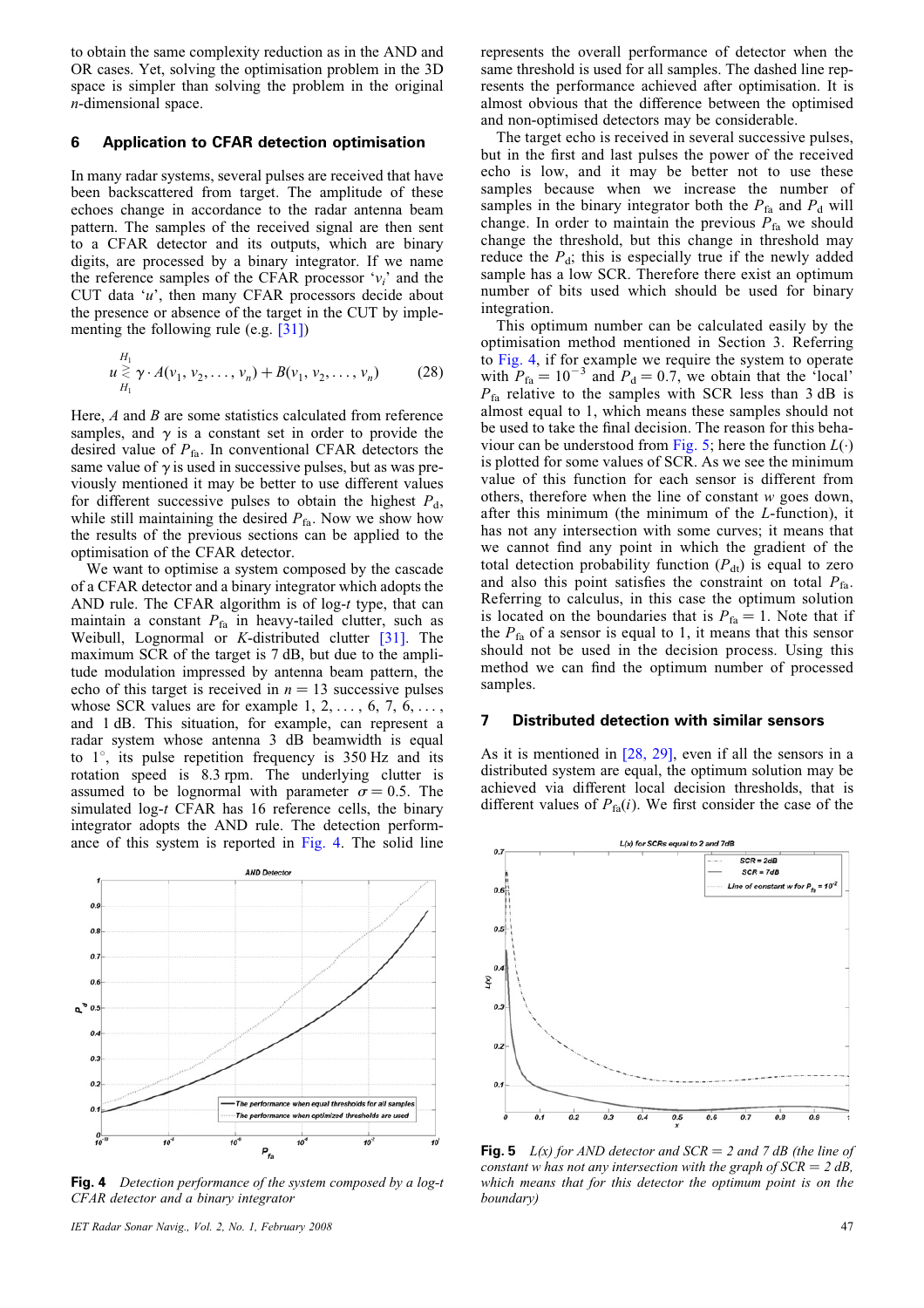AND detector and we will show when we should select the same  $P_{fa}(i)$ s and when we should search for different  $P_{fa}(i)$ s. As it was shown in Section 3, the optimum operating point is obtained by jointly solving (8) and (9). This approach can be used both for similar sensors and for non-similar sensors.

Fig. 6 shows  $f(x)$  as a function of x for a cell-averaged CFAR (CA-CFAR); the target signal and the noise are assumed exponentially distributed with different powers. In this figure the SNR is set equal to 10 dB and the number *n* of reference cells is 10. The  $L(·)$  function of this detector for the AND integration strategy is reported in Fig. 7; it is a one-to-one function, which proves that the optimum point for a combination of  $n$  sensors of this type will be achieved through selection of the same  $P_{\text{fa}}(i)$ s because otherwise the  $L(\cdot)$  function of different sensors will be obtained for different values, which is in contradiction with optimality regarding Lagrange method [30]. The only other possible optimal point is to select the  $P_{fa}(i)$  of some sensors on the border, that is 0 or 1, and select the same value for other sensors. Since we are considering the AND detector, it is not possible to select  $P_{fa}(i)$  of any sensor equal to zero (Otherwise the final results will be equal to zero all the time.). Therefore the only possibility is to select some  $P_{fa}(i)$ s equal to 1, which means that we do not use the data from these sensors in the decision process.



Fig. 6 ROC of a CA-CFAR with 10 reference cells (noise and be selected. signal samples are exponentially distributed)



Fig. 7 L-function of the ROC shown in Fig. 6

So we can state that: for the AND binary integration rule with similar sensors, if the  $L(\cdot)$  function is one-to-one, the optimum solution is to select equal  $P_{fa}(i)$ s for some sensors and not to use the others.

Sometimes  $L(\cdot)$  is not one-to-one. Consider the following ROC

$$
f(x) = \begin{cases} 1, & a+d < x \le 1 \\ x^{-b/d(d+a)} e^{b/d(x-1)}, & a < x \le a+d \\ a^{-(a/d+2b)} x^{b-a((b-1)/d)} & a-d < x \le a \\ x e^{1/d(2ab-(b+1)x-b)}, & a^{-(a/d+2b)}(a-d)^{b-1-a((b-1)/d)} & 0 \le x \le a-d \\ x e^{1/d(ab-a-b)}x, & \end{cases}
$$

(29)

Here  $a$  is some value between 0 and 1,  $b$  is greater than 1 and d is a positive value less than a and  $1 - a$ . This function is shown in Fig. 8 for  $a$ ,  $b$  and  $d$  equal to 0.5, 5 and 0.05, respectively.  $L(\cdot)$  has the following simple form

$$
L(x) = \begin{cases} 0, & a+d < x \le 1 \\ -\frac{b}{d}(x-a) + b, & a < x \le a+d \\ \frac{b-1}{d}(x-a) + b, & a-d < x \le a \\ 1, & 0 \le x \le a-d \end{cases}
$$
(30)

This function is shown in Fig. 9. For some values of  $w$ , the equation  $L(x) = w$  has multiple solutions; therefore it is possible to find the optimum point where the  $P_{fa}(i)$ s are not the equal. For values of  $w$  between 1 and  $b$ , the equation  $L(x) = w$  has two solutions which are

$$
x_1 = \frac{d}{b}(b - w) + a, \quad x_2 = \frac{d}{b - 1}(w - b) + a \tag{31}
$$

Therefore if there are  $n$  of these sensors, the optimum solution is to select the  $P_{fa}(i)$ s of k of them equal to  $x_1$  and  $n - k$  others equal to  $x_2$ . In this case it is not easy to find a closed solution for optimum value of  $k$ . All possible values should be examined and the optimum value should



Fig. 8 ROC for the function of (29) for  $a = 0.5$ ,  $b = 5$  and  $d = 0.05$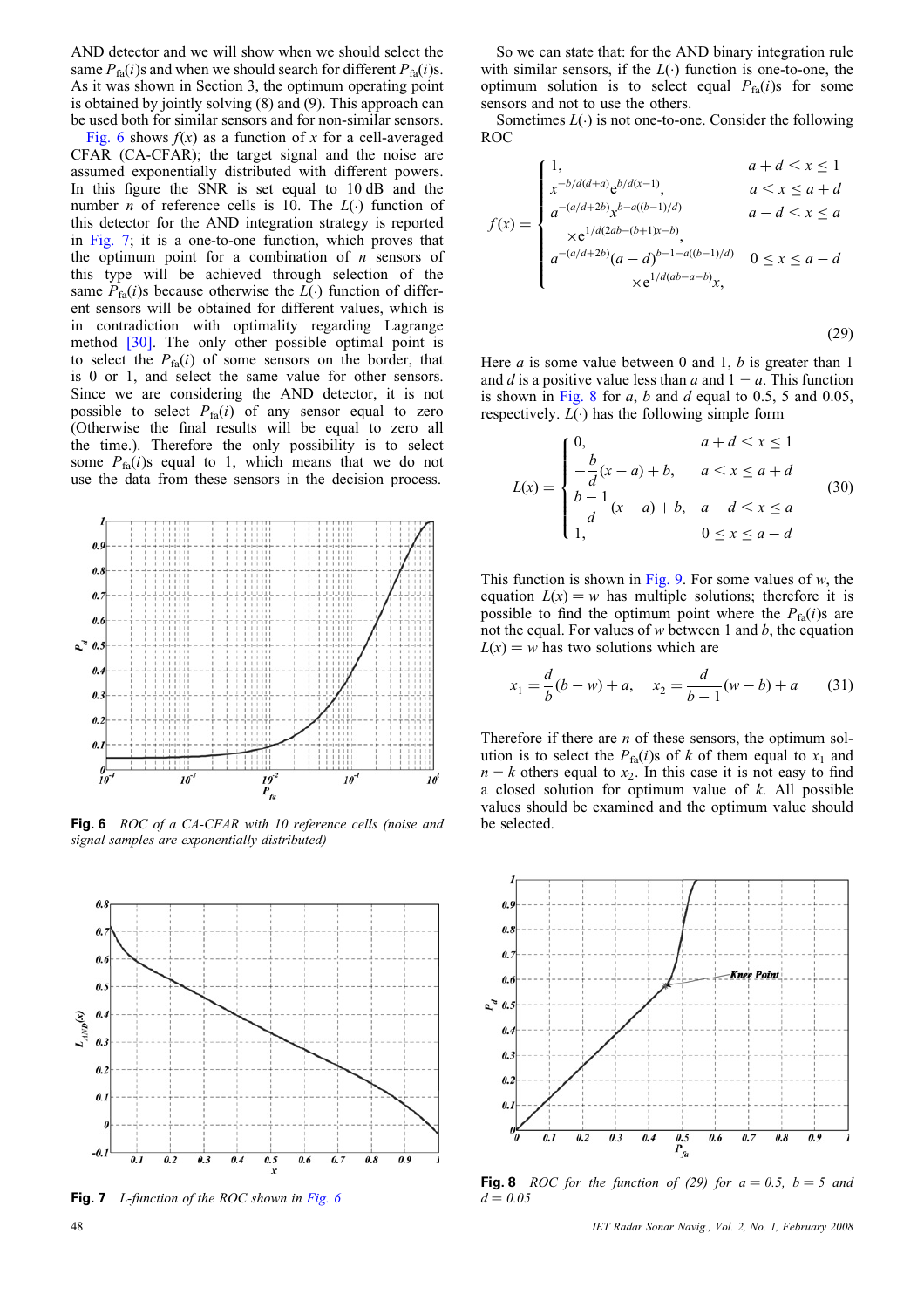

**Fig. 9** L-function of (30) for  $a = 0.5$ ,  $b = 5$  and  $d = 0.05$ 



Fig. 10  $P_d$  as a function of  $P_{fa}$  for AND combination of four similar sensors whose ROC is shown in Fig. 8 (solid line represents the case of the same  $P_{fa}(i)$ s and dashed line shows the optimal case)

In Fig. 10,  $P_d$  is shown as a function of  $P_{fa}$ ; the number of identical sensors is  $n = 4$ ; the ROC of each sensor is plotted in Fig. 8. In Fig. 10 the solid line shows the case where the  $P_{f_a}(i)$ s of all sensors identical; the dashed line shows the case where they are optimised without the constraint of being all the same.

Now consider the general case of  $k$ -out-of-n' detectors with *n* similar sensors. If again we refer to Figs. 8 and 9, in regions in which  $L(x)$  is not one-to-one,  $f(x)$  has an abrupt increase. For the points near this zone (e.g. the knee point in Fig. 8), if we slightly increase  $x$ ,  $P_d$  will increase significantly; but if we slightly decrease  $x$ ,  $P_d$ will decrease only a little. Therefore if by selecting the same  $P_{fa}(i)$ s for all sensors, the local  $P_{fa}$  occurs near this knee point, then we can increase the  $P_{fa}(i)$ s of some sensors, while decreasing those of the others in order to maintain the predefined value of  $P_{fa}$  while increasing significantly the global  $P_d$ . Therefore roughly speaking, for all 'k-out-of-n' detectors with *n* similar sensors we can say that: if the local ROCs have a region of abrupt increase then there is a possibility that the optimum solution is achieved by selecting different  $P_{\text{fa}}(i)$ s.

# 8 Conclusions

The subject of this paper is the optimal design of the binary integration rule within a (possibly distributed) radar detection system or generally in a sensor network. We derived an efficient method that converts the classical  $n$ -dimensional optimisation problem into a 1D problem, so reducing considerably the computational complexity. Such a complexity reduction is quite beneficial for mobile sites, because the new algorithm lets the detectors to optimise their operation continually whenever their condition is changed.

The proposed algorithm can be applied when either the 'AND' or the 'OR' binary integration rule is implemented in the detector. The results have been illustrated by means of two study cases: (1) the optimisation of the binary integration rule in a CFAR detector; (2) the optimisation of the local decision rules in a distributed sensor system employing the 'AND' or the 'OR' fusion rule at the fusion centre. Additionally, we investigated when and which a collection of n similar sensors in AND and OR architecture should be treated differently. We failed to find similar powerful complexity reduction for the general 'k-out-of-n' binary integration rule. Therefore this subject remains for further investigation. Besides, through the paper we used the assumption of independent sensors which is sometimes violated; this case could be the subject of further research.

#### 9 References

- 1 Gini, F., Lombardini, F., and Varshney, P.K.: 'On distributed signal detection with multiple local free parameters', IEEE Trans. Aerosp. Electron. Syst., 1999, 35, (4), pp.  $1457 - 1466$
- 2 Harrington, J.V.: 'An analysis of the detection of repeated signals in noise by binary integration', IRE Trans. Informat. Theory, 1955, 1, pp. 1–9
- 3 Reed, I.S., and Dinneen, G.P.: 'An analysis of signal detection and location by digital methods', IRE Trans. Informat. Theory, 1956, 2, pp. 29–38
- 4 Tenney, R.R., and Sandell, N.R. Jr.: 'Detection with distributed sensors', IEEE Trans. Aerosp. Electron. Syst., 1981, 17, pp. 501-510
- 5 Nguyen, X., Wainwright, M.J., and Jordan, M.I.: 'Nonparametric decentralized detection using kernel methods', IEEE Trans. Signal Process., 2005, 53, (11), pp. 4053–4066
- 6 Gini, F., Lombardini, F., and Verrazzani, L.: 'Efficient approach to decentralized detection system optimisation', Electron. Lett., 1997, 33,  $(21)$ , pp.  $21-22$
- 7 Gini, F., Lombardini, F., and Verrazzani, L.: 'Decentralized CFAR detection with binary integration in Weibull clutter', IEEE Trans. Aerosp. Electron. Syst., 1997, 33, (2), pp. 396–407
- 8 Dillard, G.M.: 'A moving window detector for binary integration', IEEE Trans. Informat. Theory, 1967, 13, (1)
- Helstrom, W.: 'Elements of signal detection and estimation' (Englewood Cliffs, NJ Prentice-Hall, Inc., 1995) pp. 174–185
- 10 Sadjadi, F.A.: 'Hypothesis testing in distributed environment', IEEE Trans. Aerosp. Electron. Syst., 1986, 22, pp. 134–137
- 11 Chair, Z., and Varshney, P.K.: 'Optimum data fusion in multiple sensor detection system', IEEE Trans. Aerosp. Electron. Syst., 1986, 22, pp. 98–101
- 12 Drakopoulos, E., and Lee, C.C.: 'Optimum fusion of correlated local decisions'. Proc. 27th Conf. on Decision and Control, Austin, TX, December 1988, pp. 2489–2494
- 13 Lauer, G., and Sandell, N.R. Jr.: 'Distributed detection for known signal in correlated noise' (TP-131, ALPHATEC Inc., Burlington, MA, March 1982)
- Lin, Y., Chen, B., and Varshney, P.K.: 'Decision fusion rules in multi-hop wireless sensor networks', IEEE Trans. Aerosp. Electron.  $Syst., 2005, 41, (2), pp. 475-488$
- 15 Kazakos, D., Vannicola, V., and Wicks, M.: 'Asymptotically tight error bounds on multi-hypothesis testing of multi-sensor data using large deviation theory'. Proc. 29th Conf. on Decision and Control, Honolulu, HI, December 1990, pp. 2704–2709
- $16$  Liu, W., Lu, Y., and Fu, J.S.: 'Data fusion of multi-radar system by using genetic algorithm', IEEE Trans. Aerosp. Electron. Syst., 2002, 38, (2), pp. 601–612